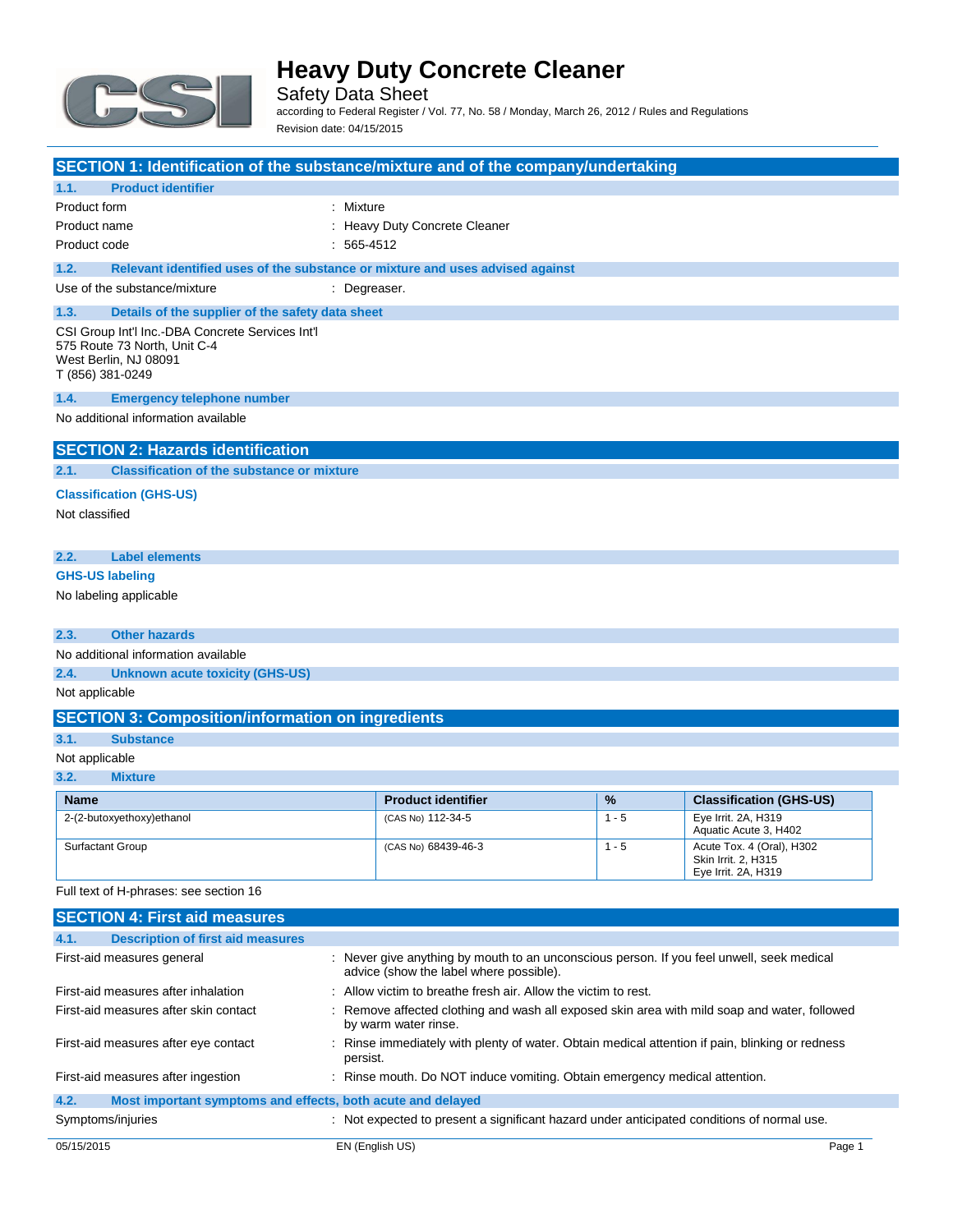Safety Data Sheet

according to Federal Register / Vol. 77, No. 58 / Monday, March 26, 2012 / Rules and Regulations

| 4.3.<br>Indication of any immediate medical attention and special treatment needed<br>No additional information available |                                                                                                                                                                                                   |                                                                                                                                                                                                              |  |
|---------------------------------------------------------------------------------------------------------------------------|---------------------------------------------------------------------------------------------------------------------------------------------------------------------------------------------------|--------------------------------------------------------------------------------------------------------------------------------------------------------------------------------------------------------------|--|
|                                                                                                                           |                                                                                                                                                                                                   |                                                                                                                                                                                                              |  |
|                                                                                                                           | <b>SECTION 5: Firefighting measures</b>                                                                                                                                                           |                                                                                                                                                                                                              |  |
| 5.1.                                                                                                                      | <b>Extinguishing media</b><br>Suitable extinguishing media                                                                                                                                        | Foam. Dry powder. Carbon dioxide. Water spray. Sand.                                                                                                                                                         |  |
|                                                                                                                           | Unsuitable extinguishing media                                                                                                                                                                    | Do not use a heavy water stream.                                                                                                                                                                             |  |
| 5.2.                                                                                                                      |                                                                                                                                                                                                   |                                                                                                                                                                                                              |  |
|                                                                                                                           | No additional information available                                                                                                                                                               | Special hazards arising from the substance or mixture                                                                                                                                                        |  |
|                                                                                                                           |                                                                                                                                                                                                   |                                                                                                                                                                                                              |  |
| 5.3.                                                                                                                      | <b>Advice for firefighters</b>                                                                                                                                                                    |                                                                                                                                                                                                              |  |
|                                                                                                                           | Firefighting instructions<br>: Use water spray or fog for cooling exposed containers. Exercise caution when fighting any<br>chemical fire. Prevent fire-fighting water from entering environment. |                                                                                                                                                                                                              |  |
|                                                                                                                           | Protection during firefighting                                                                                                                                                                    | Do not enter fire area without proper protective equipment, including respiratory protection.                                                                                                                |  |
|                                                                                                                           | <b>SECTION 6: Accidental release measures</b>                                                                                                                                                     |                                                                                                                                                                                                              |  |
| 6.1.                                                                                                                      |                                                                                                                                                                                                   | Personal precautions, protective equipment and emergency procedures                                                                                                                                          |  |
| 6.1.1.                                                                                                                    | For non-emergency personnel                                                                                                                                                                       |                                                                                                                                                                                                              |  |
|                                                                                                                           | Emergency procedures                                                                                                                                                                              | : Evacuate unnecessary personnel.                                                                                                                                                                            |  |
| 6.1.2.                                                                                                                    | For emergency responders                                                                                                                                                                          |                                                                                                                                                                                                              |  |
|                                                                                                                           | Protective equipment                                                                                                                                                                              | : Equip cleanup crew with proper protection.                                                                                                                                                                 |  |
|                                                                                                                           | <b>Emergency procedures</b>                                                                                                                                                                       | : Ventilate area.                                                                                                                                                                                            |  |
| 6.2.                                                                                                                      | <b>Environmental precautions</b>                                                                                                                                                                  |                                                                                                                                                                                                              |  |
|                                                                                                                           |                                                                                                                                                                                                   | Prevent entry to sewers and public waters. Notify authorities if liquid enters sewers or public waters.                                                                                                      |  |
| 6.3.                                                                                                                      |                                                                                                                                                                                                   | Methods and material for containment and cleaning up                                                                                                                                                         |  |
|                                                                                                                           | Methods for cleaning up                                                                                                                                                                           | Soak up spills with inert solids, such as clay or diatomaceous earth as soon as possible. Collect<br>spillage. Store away from other materials.                                                              |  |
| 6.4.                                                                                                                      | <b>Reference to other sections</b>                                                                                                                                                                |                                                                                                                                                                                                              |  |
|                                                                                                                           |                                                                                                                                                                                                   | See Heading 8. Exposure controls and personal protection.                                                                                                                                                    |  |
|                                                                                                                           | <b>SECTION 7: Handling and storage</b>                                                                                                                                                            |                                                                                                                                                                                                              |  |
| 7.1.                                                                                                                      | <b>Precautions for safe handling</b>                                                                                                                                                              |                                                                                                                                                                                                              |  |
|                                                                                                                           | Precautions for safe handling                                                                                                                                                                     | Wash hands and other exposed areas with mild soap and water before eating, drinking or<br>smoking and when leaving work. Provide good ventilation in process area to prevent formation<br>of vapor.          |  |
| 7.2.                                                                                                                      |                                                                                                                                                                                                   | Conditions for safe storage, including any incompatibilities                                                                                                                                                 |  |
|                                                                                                                           | Storage conditions                                                                                                                                                                                | : Keep only in the original container in a cool, well ventilated place away from heat, hot surfaces,<br>sparks, open flame and other ignition sources. No smoking. Keep container closed when not in<br>use. |  |
|                                                                                                                           | Incompatible products                                                                                                                                                                             | Strong bases. Strong acids.                                                                                                                                                                                  |  |
|                                                                                                                           | Incompatible materials                                                                                                                                                                            | Sources of ignition. Direct sunlight.                                                                                                                                                                        |  |
| 7.3.<br><b>Specific end use(s)</b>                                                                                        |                                                                                                                                                                                                   |                                                                                                                                                                                                              |  |
| No additional information available                                                                                       |                                                                                                                                                                                                   |                                                                                                                                                                                                              |  |
| <b>SECTION 8: Exposure controls/personal protection</b>                                                                   |                                                                                                                                                                                                   |                                                                                                                                                                                                              |  |
| 8.1.                                                                                                                      | <b>Control parameters</b>                                                                                                                                                                         |                                                                                                                                                                                                              |  |
| <b>Heavy Duty Concrete Cleaner</b>                                                                                        |                                                                                                                                                                                                   |                                                                                                                                                                                                              |  |
| <b>ACGIH</b>                                                                                                              |                                                                                                                                                                                                   | Not applicable                                                                                                                                                                                               |  |
| <b>OSHA</b>                                                                                                               |                                                                                                                                                                                                   | Not applicable                                                                                                                                                                                               |  |
| Surfactant Group (68439-46-3)                                                                                             |                                                                                                                                                                                                   |                                                                                                                                                                                                              |  |
| <b>ACGIH</b>                                                                                                              |                                                                                                                                                                                                   | Not applicable                                                                                                                                                                                               |  |
| <b>OSHA</b>                                                                                                               |                                                                                                                                                                                                   | Not applicable                                                                                                                                                                                               |  |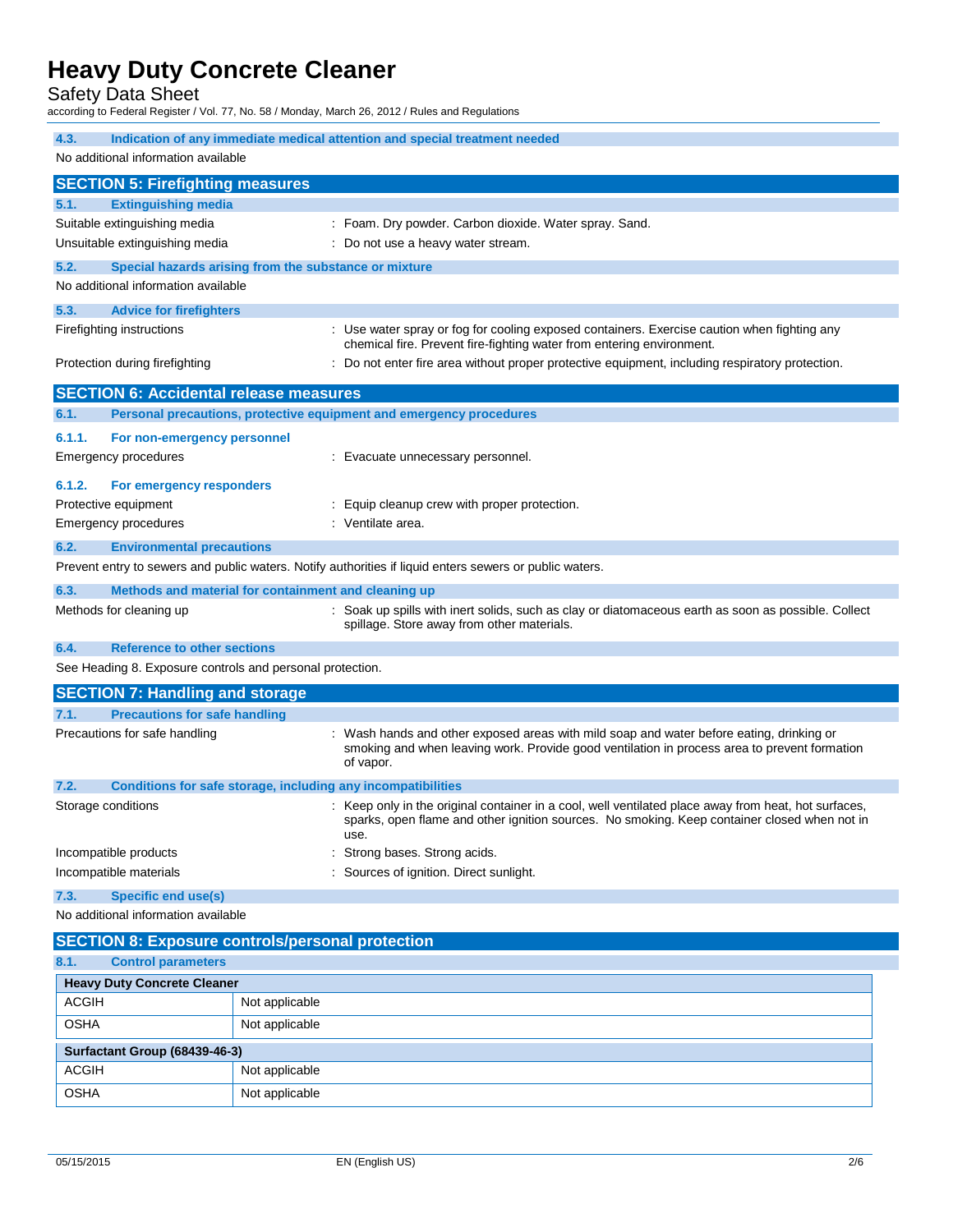## Safety Data Sheet

according to Federal Register / Vol. 77, No. 58 / Monday, March 26, 2012 / Rules and Regulations

| 2-(2-butoxyethoxy)ethanol (112-34-5)                                            |                                                                                                  |        |
|---------------------------------------------------------------------------------|--------------------------------------------------------------------------------------------------|--------|
| <b>ACGIH</b><br>ACGIH TWA (ppm)                                                 |                                                                                                  | 10 ppm |
| <b>ACGIH</b><br>ACGIH STEL (ppm)                                                |                                                                                                  | 10 ppm |
|                                                                                 |                                                                                                  |        |
| <b>OSHA</b><br>Not applicable                                                   |                                                                                                  |        |
| 8.2.                                                                            |                                                                                                  |        |
| <b>Exposure controls</b><br>Personal protective equipment                       | : Avoid all unnecessary exposure.                                                                |        |
|                                                                                 |                                                                                                  |        |
| Hand protection                                                                 | : Wear protective gloves/eye protection/face protection protective gloves.                       |        |
| Eye protection                                                                  | : Chemical goggles or safety glasses.                                                            |        |
| Respiratory protection                                                          | : Wear appropriate mask.                                                                         |        |
| Other information                                                               | : Do not eat, drink or smoke during use.                                                         |        |
| <b>SECTION 9: Physical and chemical properties</b>                              |                                                                                                  |        |
|                                                                                 |                                                                                                  |        |
| 9.1.<br>Information on basic physical and chemical properties<br>Physical state | : Liquid                                                                                         |        |
| Color                                                                           | : clear                                                                                          |        |
| Odor                                                                            | $:$ mild                                                                                         |        |
| Odor threshold                                                                  | : No data available                                                                              |        |
| рH                                                                              | $: 10 - 11$                                                                                      |        |
| Melting point                                                                   | : No data available                                                                              |        |
| Freezing point                                                                  | : No data available                                                                              |        |
| Boiling point                                                                   | : 212 - 220 °F                                                                                   |        |
| Flash point                                                                     | : $\geq 200$ °F                                                                                  |        |
| Relative evaporation rate (butyl acetate=1)                                     | : No data available                                                                              |        |
| Flammability (solid, gas)                                                       | : No data available                                                                              |        |
| <b>Explosion limits</b>                                                         | : No data available                                                                              |        |
| Explosive properties                                                            | : No data available                                                                              |        |
| Oxidizing properties                                                            | : No data available                                                                              |        |
| Vapor pressure                                                                  | : No data available                                                                              |        |
| Relative density                                                                | : 1.03                                                                                           |        |
| Relative vapor density at 20 °C                                                 | Same as water                                                                                    |        |
| Solubility                                                                      | Soluble in water.                                                                                |        |
|                                                                                 | Water: Solubility in water of component(s) of the mixture :<br>• : 22 g/100ml • : 59 g/100ml • : |        |
| Log Pow                                                                         | : No data available                                                                              |        |
| Log Kow                                                                         | : No data available                                                                              |        |
| Auto-ignition temperature                                                       | No data available                                                                                |        |
| Decomposition temperature                                                       | : No data available                                                                              |        |
| Viscosity                                                                       | : No data available                                                                              |        |
| Viscosity, kinematic                                                            | : No data available                                                                              |        |
| Viscosity, dynamic                                                              | : No data available                                                                              |        |
| <b>Other information</b><br>9.2.                                                |                                                                                                  |        |
| No additional information available                                             |                                                                                                  |        |
| <b>SECTION 10: Stability and reactivity</b>                                     |                                                                                                  |        |
| <b>Reactivity</b><br>10.1.                                                      |                                                                                                  |        |
| No additional information available                                             |                                                                                                  |        |
| 10.2.<br><b>Chemical stability</b>                                              |                                                                                                  |        |
| Stable under normal conditions. Not established.                                |                                                                                                  |        |
| <b>Possibility of hazardous reactions</b><br>10.3.                              |                                                                                                  |        |
| Not established.                                                                |                                                                                                  |        |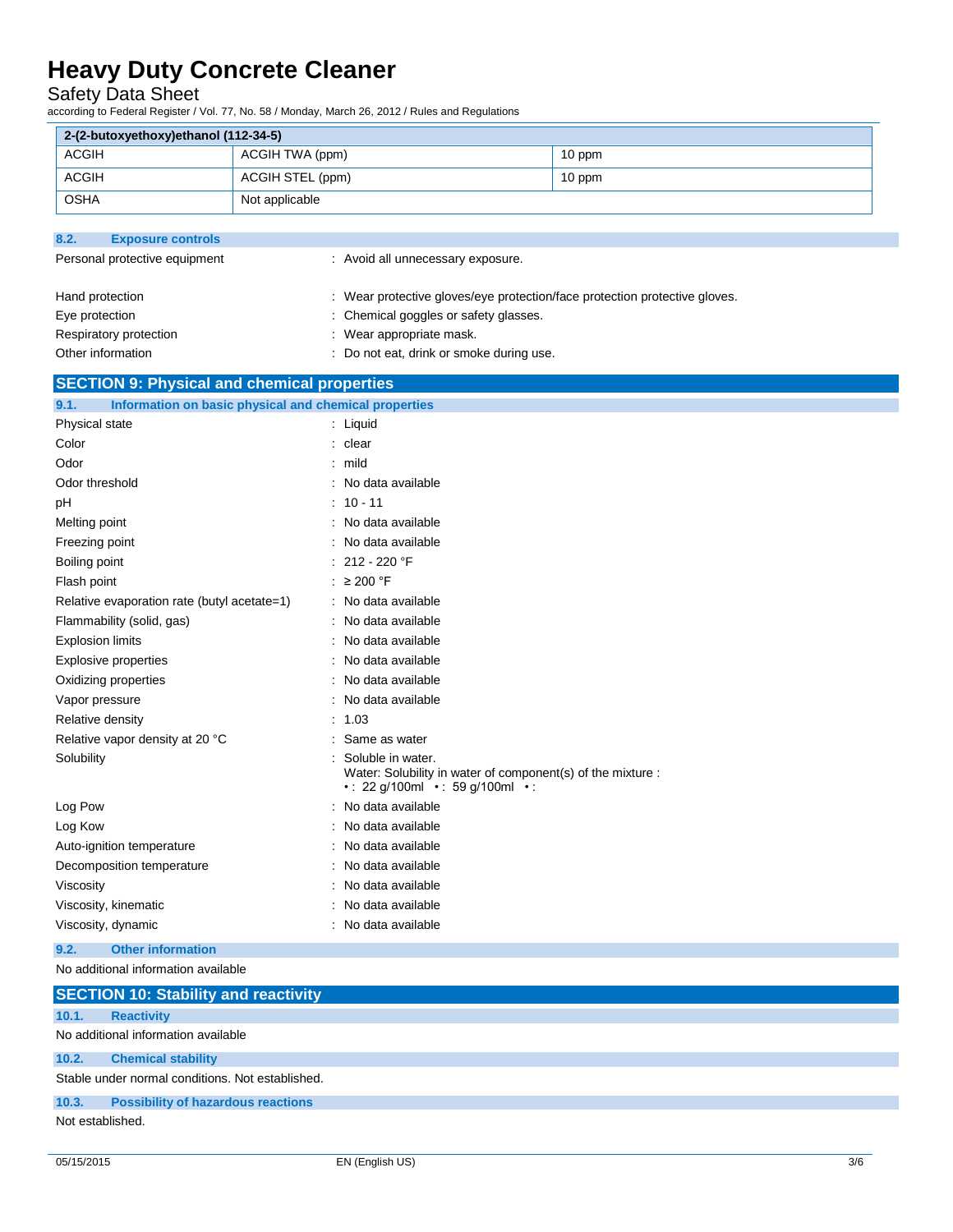## Safety Data Sheet

according to Federal Register / Vol. 77, No. 58 / Monday, March 26, 2012 / Rules and Regulations

| 10.4.                                                | <b>Conditions to avoid</b>                   |  |
|------------------------------------------------------|----------------------------------------------|--|
| Direct sunlight. Extremely high or low temperatures. |                                              |  |
| 10.5.                                                | Incompatible materials                       |  |
|                                                      | Strong acids. Strong bases.                  |  |
| 10.6.                                                | <b>Hazardous decomposition products</b>      |  |
|                                                      | Fume, Carbon monoxide, Carbon dioxide.       |  |
|                                                      | <b>SECTION 11: Toxicological information</b> |  |

**11.1. Information on toxicological effects**

Acute toxicity in the contract of the classified in the classified in the classified in the classified in the contract of the classified in the contract of the contract of the contract of the contract of the contract of th

| Surfactant Group (68439-46-3)                          |                                                                          |
|--------------------------------------------------------|--------------------------------------------------------------------------|
| LD50 oral rat                                          | 1378 mg/kg (Rat)                                                         |
| LD50 dermal rabbit                                     | > 2000 mg/kg (Rabbit)                                                    |
| ATE US (oral)                                          | 1378.000 mg/kg body weight                                               |
| 2-(2-butoxyethoxy)ethanol (112-34-5)                   |                                                                          |
| LD50 oral rat                                          | 5660 mg/kg (Rat)                                                         |
| LD50 dermal rabbit                                     | 2764 mg/kg (Rabbit; Experimental value; OECD 402: Acute Dermal Toxicity) |
| ATE US (oral)                                          | 5660.000 mg/kg body weight                                               |
| ATE US (dermal)                                        | 2764.000 mg/kg body weight                                               |
| Skin corrosion/irritation                              | : Not classified                                                         |
|                                                        | pH: 10 - 11                                                              |
| Serious eye damage/irritation                          | : Not classified                                                         |
|                                                        | pH: 10 - 11                                                              |
| Respiratory or skin sensitization                      | : Not classified                                                         |
| Germ cell mutagenicity                                 | : Not classified                                                         |
| Carcinogenicity                                        | : Not classified                                                         |
| Reproductive toxicity                                  | : Not classified                                                         |
| Specific target organ toxicity (single exposure)       | : Not classified                                                         |
|                                                        |                                                                          |
| Specific target organ toxicity (repeated<br>exposure)  | : Not classified                                                         |
| Aspiration hazard                                      | : Not classified                                                         |
| Potential Adverse human health effects and<br>symptoms | : Based on available data, the classification criteria are not met.      |

## **SECTION 12: Ecological information**

**12.1. Toxicity**

| 2-(2-butoxyethoxy)ethanol (112-34-5)          |                                             |     |
|-----------------------------------------------|---------------------------------------------|-----|
| LC50 fish 1                                   | 1300 mg/l (96 h; Lepomis macrochirus)       |     |
| LC50 other aquatic organisms 1                | 10 - 100 mg/l (96 h)                        |     |
| EC50 Daphnia 1                                | 2850 mg/l (24 h; Daphnia magna; GLP)        |     |
| LC50 fish 2                                   | 1805 mg/l (48 h; Leuciscus idus)            |     |
| EC50 Daphnia 2                                | 100 mg/l (48 h; Daphnia magna)              |     |
| TLM fish 1                                    | 10 - 100,96 h; Pisces                       |     |
| TLM other aquatic organisms 1                 | 10 - 100,96 h                               |     |
| Threshold limit other aquatic organisms 1     | 10 - 100,96 h                               |     |
| Threshold limit algae 1                       | 53 mg/l (192 h; Microcystis aeruginosa)     |     |
| Threshold limit algae 2                       | >= 100 mg/l (96 h; Scenedesmus subspicatus) |     |
| 12.2.<br><b>Persistence and degradability</b> |                                             |     |
| <b>Heavy Duty Concrete Cleaner</b>            |                                             |     |
| Persistence and degradability                 | Not established.                            |     |
| 05/15/2015                                    | EN (English US)                             | 4/6 |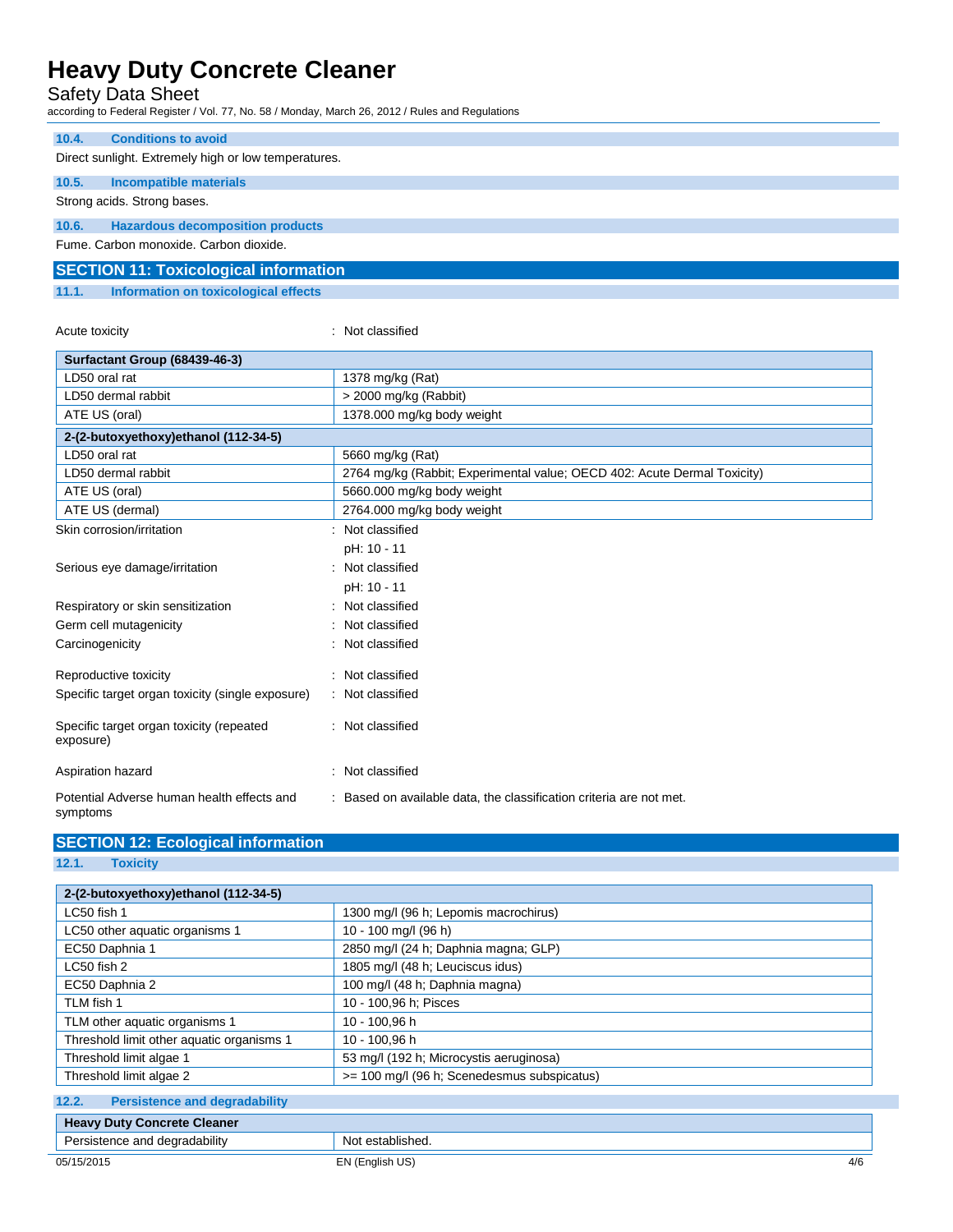Safety Data Sheet

according to Federal Register / Vol. 77, No. 58 / Monday, March 26, 2012 / Rules and Regulations

| Surfactant Group (68439-46-3)                                             |                                                                                                                                                  |
|---------------------------------------------------------------------------|--------------------------------------------------------------------------------------------------------------------------------------------------|
| Persistence and degradability                                             | Readily biodegradable in water.                                                                                                                  |
| 2-(2-butoxyethoxy)ethanol (112-34-5)                                      |                                                                                                                                                  |
| Persistence and degradability                                             | Readily biodegradable in water. Biodegradable in the soil. No (test)data on mobility of the<br>substance available. Photodegradation in the air. |
| Biochemical oxygen demand (BOD)                                           | 0.25 g O <sub>2</sub> /g substance                                                                                                               |
| Chemical oxygen demand (COD)                                              | 2.08 g $O_2$ /g substance                                                                                                                        |
| ThOD                                                                      | 2.173 g O <sub>2</sub> /g substance                                                                                                              |
| BOD (% of ThOD)                                                           | 0.11 % ThOD                                                                                                                                      |
| 12.3.<br><b>Bioaccumulative potential</b>                                 |                                                                                                                                                  |
| <b>Heavy Duty Concrete Cleaner</b>                                        |                                                                                                                                                  |
| Bioaccumulative potential                                                 | Not established.                                                                                                                                 |
| Surfactant Group (68439-46-3)                                             |                                                                                                                                                  |
| Bioaccumulative potential                                                 | No bioaccumulation data available.                                                                                                               |
| 2-(2-butoxyethoxy)ethanol (112-34-5)                                      |                                                                                                                                                  |
| BCF fish 1                                                                | 0.46 (QSAR)                                                                                                                                      |
| Log Pow                                                                   | 0.56 (Experimental value)                                                                                                                        |
| Bioaccumulative potential                                                 | Low potential for bioaccumulation (Log Kow < 4).                                                                                                 |
| 12.4.<br><b>Mobility in soil</b>                                          |                                                                                                                                                  |
| 2-(2-butoxyethoxy)ethanol (112-34-5)                                      |                                                                                                                                                  |
| Surface tension                                                           | 0.034 N/m (25 °C)                                                                                                                                |
| 12.5.<br><b>Other adverse effects</b>                                     |                                                                                                                                                  |
| Effect on the global warming                                              | : No known ecological damage caused by this product.                                                                                             |
| Other information                                                         | : Avoid release to the environment.                                                                                                              |
| <b>SECTION 13: Disposal considerations</b>                                |                                                                                                                                                  |
| 13.1.<br><b>Waste treatment methods</b>                                   |                                                                                                                                                  |
| Waste disposal recommendations                                            | Dispose in a safe manner in accordance with local/national regulations.                                                                          |
| Ecology - waste materials                                                 | : Avoid release to the environment.                                                                                                              |
| <b>SECTION 14: Transport information</b>                                  |                                                                                                                                                  |
| <b>Department of Transportation (DOT)</b>                                 |                                                                                                                                                  |
| In accordance with DOT                                                    |                                                                                                                                                  |
| Not regulated for transport                                               |                                                                                                                                                  |
| <b>Additional information</b>                                             |                                                                                                                                                  |
| Other information                                                         | : No supplementary information available.                                                                                                        |
| <b>ADR</b>                                                                |                                                                                                                                                  |
| No additional information available                                       |                                                                                                                                                  |
| <b>Transport by sea</b>                                                   |                                                                                                                                                  |
| No additional information available                                       |                                                                                                                                                  |
| Air transport                                                             |                                                                                                                                                  |
| No additional information available                                       |                                                                                                                                                  |
| <b>SECTION 15: Regulatory information</b>                                 |                                                                                                                                                  |
| 15.1. US Federal regulations                                              |                                                                                                                                                  |
| Surfactant Group (68439-46-3)                                             |                                                                                                                                                  |
| Listed on the United States TSCA (Toxic Substances Control Act) inventory |                                                                                                                                                  |
|                                                                           |                                                                                                                                                  |